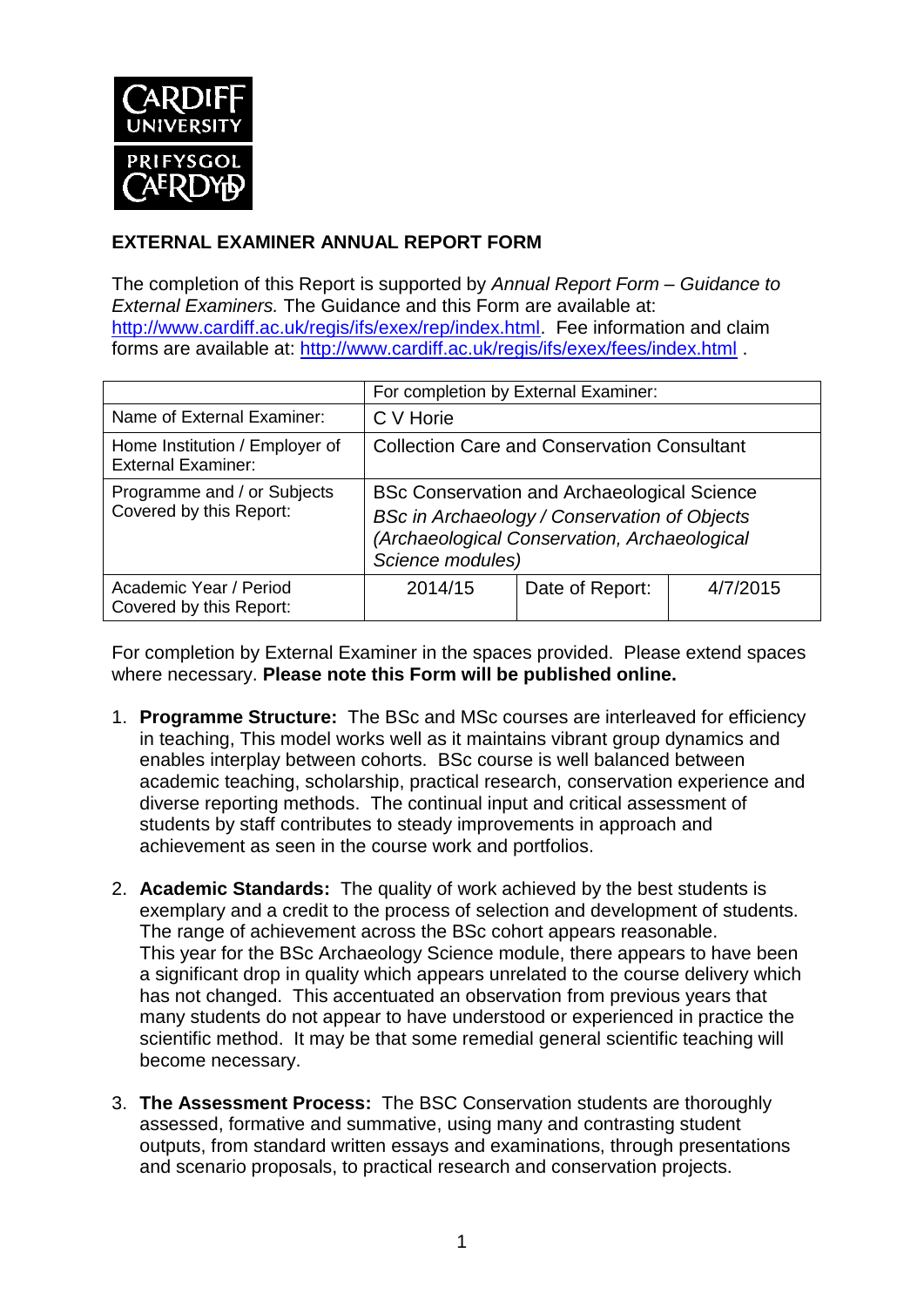Conservation is a vocational activity, so there is a need to include in the formal assessment process a greater weight on the conservation process and practical outcomes and proportionally less on academic criteria. This is particularly noticeable for the middle ranking students who will be judged in their future careers mainly by their vocational as opposed to their academic skills. Any potential changes in assessment criteria should reflect these differences. It is useful to include an developmental and mentoring component in the feedback.

**4. Year-on-Year Comments:** This year for the BSc Archaeology Science module, there appears to have been a significant drop in quality which appears unrelated to the course delivery which has not changed. This accentuated an observation from previous years that many students do not appear to have understood or experienced in practice the scientific method. It may be that some remedial general scientific teaching will become necessary.

## **5. Preparation / Induction Activity (for new External Examiners only)**

- **6. Noteworthy Practice and Enhancement:** The feedback to students on submitted work is expansive and thorough, more that most comparable courses. It may be worth comparing the relative merits of this form of feedback to more succinct or structured forms.
- **7. Appointment Overview (for retiring External Examiners only):** Through my three years as an External Examiner, I have been impressed by the quality of education, support for students and the quality of the emerging graduates. The staff has responded appropriately to my queries and suggestions. The administrative support for the external examiner has also been seamless and coped with the inevitable hitches in timetable and postal systems. The welcome of the department to a critical friend has made this task an enjoyable one.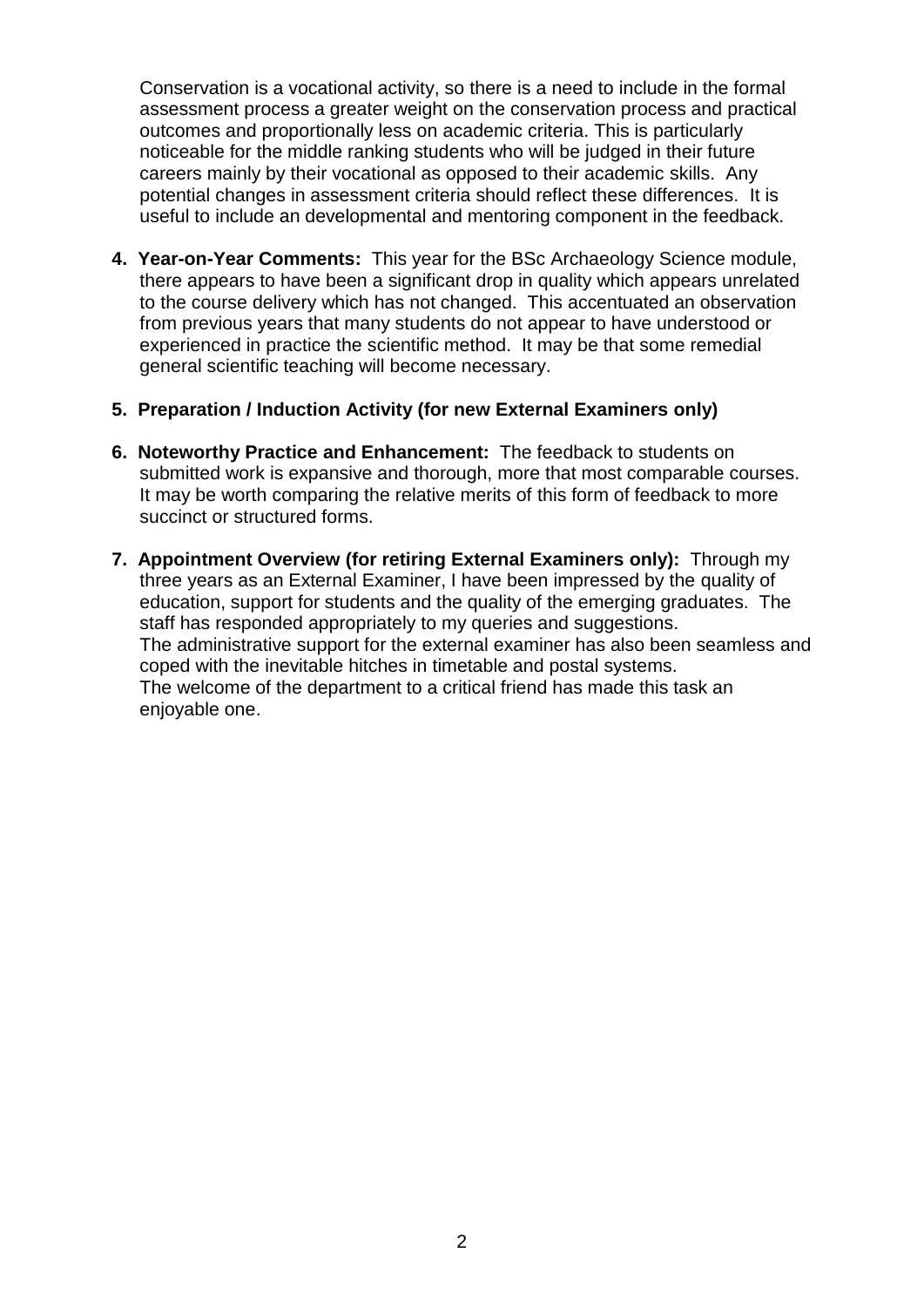## **8. Annual Report Checklist**

Please include appropriate comments within Sections 1-7 above for any answer of 'No'.

|                                              |                                                                                                                                                             | <b>Yes</b><br>(Y) | <b>No</b><br>(N) | N/A<br>(N/A) |
|----------------------------------------------|-------------------------------------------------------------------------------------------------------------------------------------------------------------|-------------------|------------------|--------------|
| <b>Programme/Course Information</b>          |                                                                                                                                                             |                   |                  |              |
| 8.1                                          | Did you receive sufficient information about the Programme and<br>its contents, learning outcomes and assessments?                                          | y                 |                  |              |
| 8.2                                          | Were you asked to comment on any changes to the assessment<br>of the Programme?                                                                             | y                 |                  |              |
| <b>Draft Examination Question Papers</b>     |                                                                                                                                                             |                   |                  |              |
| 8.3                                          | Were you asked to approve all examination papers contributing<br>to the final award?                                                                        | y                 |                  |              |
| 8.4                                          | Were the nature, spread and level of the questions appropriate?                                                                                             | y                 |                  |              |
| 8.5                                          | Were suitable arrangements made to consider your comments?                                                                                                  | y                 |                  |              |
|                                              | <b>Marking Examination Scripts</b>                                                                                                                          |                   |                  |              |
| 8.6                                          | Did you receive a sufficient number of scripts to be able to assess<br>whether the internal marking and classifications were appropriate<br>and consistent? | y                 |                  |              |
| 8.7                                          | Was the general standard and consistency of marking<br>appropriate?                                                                                         | у                 |                  |              |
| 8.8                                          | Were the scripts marked in such a way as to enable you to see<br>the reasons for the award of given marks?                                                  | y                 |                  |              |
| 8.9                                          | Were you satisfied with the standard and consistency of marking<br>applied by the internal examiners?                                                       | y                 |                  |              |
| 8.10                                         | In your judgement, did you have the opportunity to examine a<br>sufficient cross-section of candidates' work contributing to the<br>final assessment?       | y                 |                  |              |
| <b>Coursework and Practical Assessments</b>  |                                                                                                                                                             |                   |                  |              |
| 8.11                                         | Was the choice of subjects for coursework and / or practical<br>assessments appropriate?                                                                    | y                 |                  |              |
| 8.12                                         | Were you afforded access to an appropriate sample of<br>coursework and / or practical assessments?                                                          | у                 |                  |              |
| 8.13                                         | Was the method and general standard of assessment<br>appropriate?                                                                                           | У                 |                  |              |
| 8.14                                         | Is sufficient feedback provided to students on their assessed<br>work?                                                                                      | У                 |                  |              |
| <b>Clinical Examinations (if applicable)</b> |                                                                                                                                                             |                   |                  |              |
| 8.15                                         | Were satisfactory arrangements made for the conduct of clinical<br>assessments?                                                                             |                   |                  | У            |
|                                              | <b>Sampling of Work</b>                                                                                                                                     |                   |                  |              |
| 8.16                                         | Were you afforded sufficient time to consider samples of<br>assessed work?                                                                                  | y                 |                  |              |
|                                              | <b>Examining Board Meeting</b>                                                                                                                              |                   |                  |              |